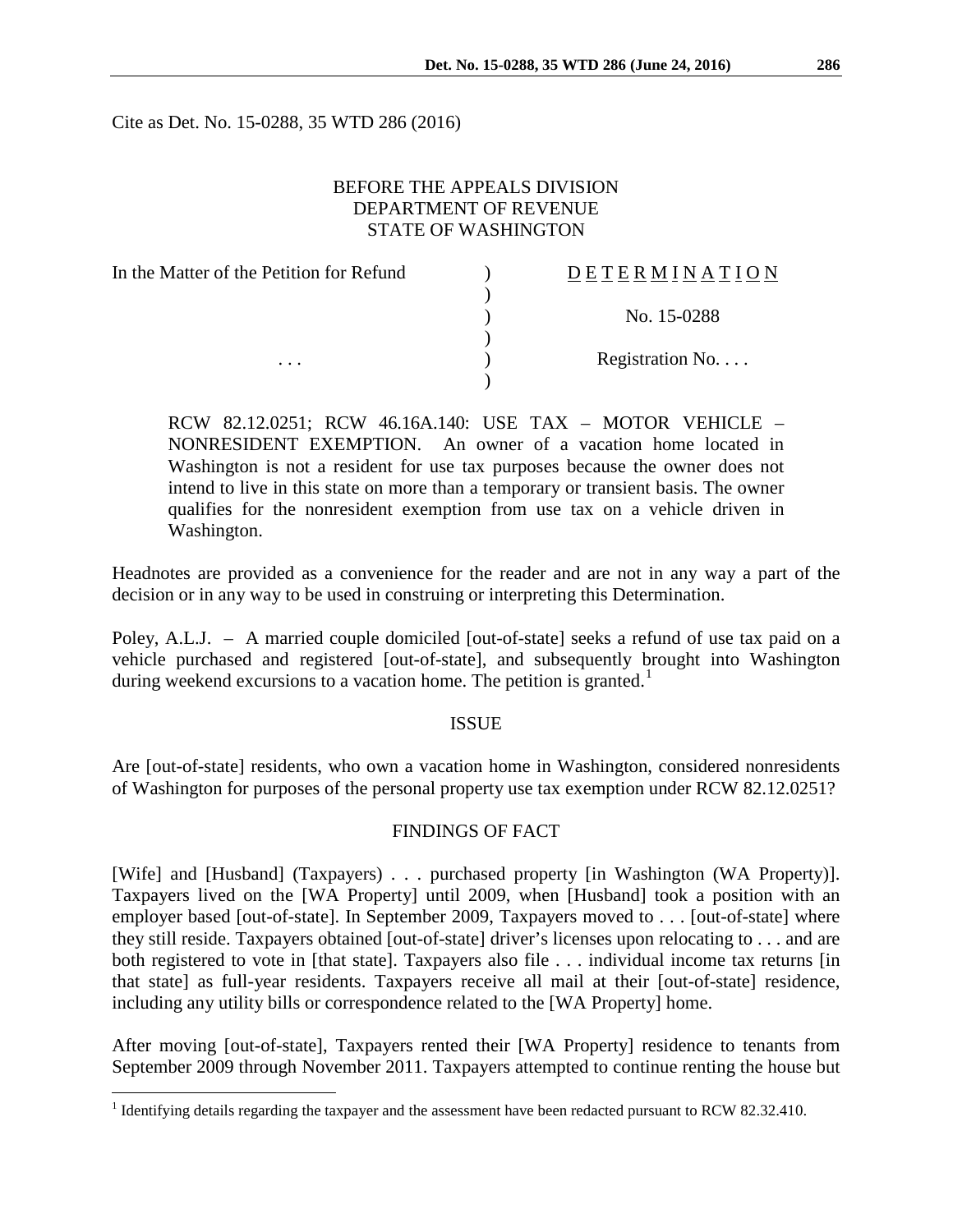were unable to find a qualified tenant. In July 2012, Taxpayers decided to remove the property from their property management company's rental inventory and maintain the house as their personal vacation home. Taxpayers furnished the home and stored personal belongings there.

In June 2013, Taxpayers signed a purchase agreement for a [Vehicle] from an [out-of-state] dealership. Taxpayer did not pay sales or use tax on the Vehicle. The Vehicle was subsequently delivered to Taxpayers [out-of-state] and registered [out-of-state] in September 2013.

An employee of the Department of Revenue (Department) observed the Vehicle in the . . . parking lot in . . . , Washington in February 2015. The Department contacted taxpayers for more information. The following facts are alleged by the Department based on their investigation:

- a) On March 12, 2015, [Wife] told an agent of the Department that Taxpayers come into Washington "sometimes on the weekends" . . . .
- b) On June 2, 2015, [Wife] told an agent of the Department that the vehicle enters Washington "most weekends" so taxpayers may physically maintain the [WA Property]. . . .

The Department investigated further and learned that Taxpayers own [another vehicle] that they recently began keeping in the garage of the [WA Property] house for use when they are visiting.<sup>[2](#page-1-0)</sup> The Department also discovered Taxpayers owned a [boat] that had been registered and moored in Washington since 2010. Based on this information, plus Taxpayers' ownership of the [WA Property] residence, the Department concluded that Taxpayers are Washington residents.

On July 29, 2015, the Department issued to Taxpayers a use tax assessment in the amount of \$ . . . . The assessment included \$ . . . in use tax and motor vehicle tax, \$ . . . in interest, and \$ . . . in penalties. Taxpayers paid the assessment in full and filed this appeal seeking a refund.

Taxpayers claim they are not residents of Washington and are entitled to the nonresident exemption from use tax. In support of their appeal petition, Taxpayers provided evidence that they are domiciled [out-of-state]. . . .

# ANALYSIS

Washington has both a retail sales tax and a use tax. Retail sales tax is an excise tax imposed on each retail sale in this state, to be paid by the buyer to the seller. RCW 82.08.020; RCW 82.08.050. The use tax is imposed "for the privilege of using within this state as a consumer any article of tangible personal property acquired by the user in any manner" on which Washington's retail sales tax has not been paid. RCW 82.12.020(1). "Use" or "using" means "the first act within this state by which the taxpayer takes or assumes dominion or control over the article of tangible personal property. . . . " RCW 82.12.010(6)(a). Motor vehicle tax is imposed whenever a self-propelled vehicle is subject to retail sales tax or use tax. RCW 82.08.020. The use tax complements the retail sales tax by imposing a tax equal to the sales tax on items of tangible personal property unless an exemption is available. WAC 458-20-178.

<span id="page-1-0"></span> $2$  Taxpayers have since re-registered this vehicle in Washington in accordance with RCW 46.85.060(1).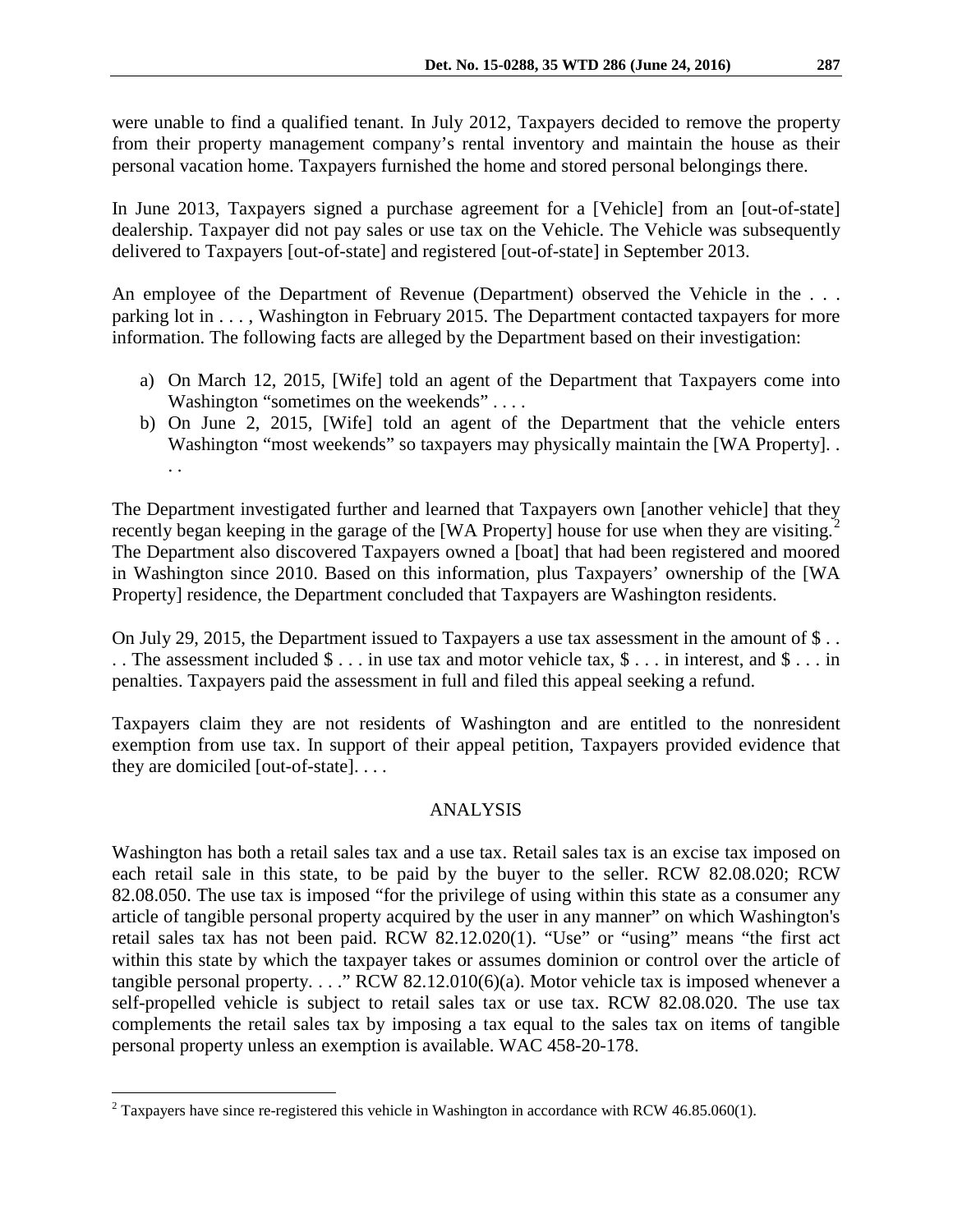The provisions of this [use tax] chapter do not apply in respect to the use  $\dots$  [b]y a nonresident of Washington of a motor vehicle or trailer which is registered or licensed under the laws of the state of his or her residence, and which is not required to be registered or licensed under the laws of Washington . . . .

(Bracketed material added). A party claiming a tax exemption has the burden of proving he or she qualifies for the exemption. *Group Health Cooperative of Puget Sound, Inc. v. State Tax Commission,* 72 Wn.2d 422, 433 P.2d 201 (1967); Det. No. 89-268, 7 WTD 359 (1989).

Accordingly, in order for Taxpayers to succeed on their exemption claim, they must prove: (1) Taxpayers are "nonresidents" of Washington; (2) the Vehicle was licensed in the state where Taxpayers were residents; and (3) the Vehicle was not required to be licensed in Washington. RCW 82.12.0251(2); Det. No. 96-049, 16 WTD 177 (1996). Should the taxpayer fail to meet any one of the three requirements, then use tax is due.

The Department does not dispute Taxpayers' claim that they are [out-of-state] residents and domiciled [out-of-state]. Indeed, Taxpayers have [out-of-state] driver's licenses<sup>[3](#page-2-0)</sup> and both are registered to vote in [that state]. But [out-of-state] residency does not necessarily exclude an individual from also being considered a resident of Washington. We have long held that a person can be a resident of more than one state for use tax purposes. *See* 16 WTD 177; Det. No. 99-101, 20 WTD 175 (2001).

The use tax statutes do not define the term "nonresident." In 16 WTD 177, we applied the definition of "resident" from the vehicle licensing statutes to a use tax exemption analysis, finding that "a resident is a person who manifests an intent to live or be located in this state on more than a temporary or transient basis." RCW 46.16A.140(1). Evidence of residency includes becoming a registered voter in Washington, receiving benefits under a Washington public assistance program, or declaring residency status in order to obtain a state license or pay a lower rate of tuition. *Id*.

In addition, RCW 46.16A.140(2) creates a presumption of residency for natural persons who meet at least two of the following conditions:

(a) Maintains a residence in this state for personal use;

(b) Has a Washington state driver's license or a Washington state resident hunting or fishing license;

- (c) Uses a Washington state address for federal income tax or state tax purposes;
- (d) Has previously maintained a residence in this state for personal use and has not established a permanent residence outside the state of Washington, such as a

<span id="page-2-0"></span> $3 \ldots$  vehicle licensing laws require that a person must be domiciled in or a resident of ... in order to obtain an ... driver's license. ORS 807.062(1).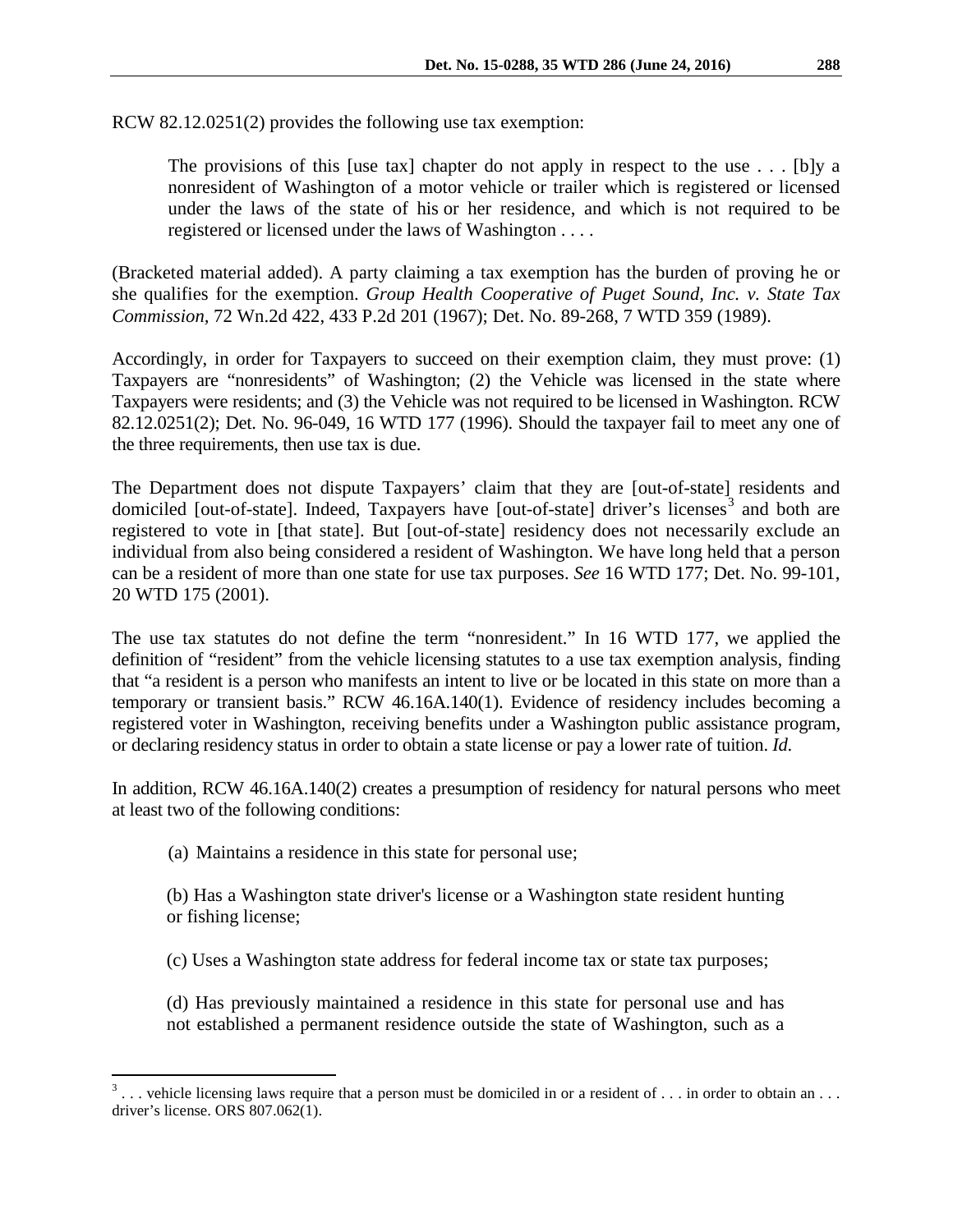person who retires and lives in a motor home or vessel that is not permanently attached to any property;

(e) Claims this state as his or her residence for obtaining eligibility to hold a public office or for judicial actions;

(f) Is a custodial parent with a child attending public schools in this state.

Here, Taxpayers are not registered to vote in Washington, do not receive Washington public assistance, and have not declared themselves to be Washington residents for licensing or tuition purposes. Further, Taxpayers cannot be presumed residents under RCW 46.16A.140(2) as they only meet one of the listed conditions: maintaining a residence in Washington for personal use.

Owning property in Washington, and even maintaining a second home in the state, is not alone sufficient to establish intent to be located in this state on more than a temporary or transient basis. In 16 WTD 177, the Department stated:

A person can maintain a vacation home or investment property and use it only on a temporary or transient basis. Similarly, no set amount of time that a person stays in a dwelling, by itself, is sufficient to manifest such an intent. [footnote omitted]. Again, it is possible for a person to have a stay that is only temporary or transient in nature, e.g., as a result of temporary employment in this state. Rather, we must look at various factors related to residency on a case-by-case basis.

16 WTD at 185.

Taxpayers do not receive mail at the [WA Property] and do not use the property for business or civic activities. Taxpayers view the dwelling as a place to find respite on the weekend, and their intention when absent is to return for a future weekend getaway. . . . The situation here is distinguishable from past determinations finding Washington residency . . . . *See* 16 WTD 177 (finding taxpayers spent three months per year in Washington, received mail in Washington, and held an in-state clamming permit); Det. No. 03-0315, 24 WTD 468 (2005) (finding taxpayer spent five months per year in Washington, received mail in Washington, and owned eleven Washington registered vehicles).

Viewing the evidence as a whole, we conclude Taxpayers ceased being Washington residents when they moved [out-of-state] in 2009, surrendered their Washington driver's licenses, registered to vote in [the other state], and rented out their former home. We find Taxpayers' actions since July 2012 do not objectively evidence an intent to live in Washington on more than a temporary or transient basis. As nonresidents, Taxpayers have met the first requirement of RCW  $82.12.0251(2).[^4]$  $82.12.0251(2).[^4]$  $82.12.0251(2).[^4]$ 

<span id="page-3-0"></span> <sup>4</sup> [Under circumstances that do not appear present here, a taxpayer may be considered a dual resident of Washington and Oregon and subject to tax on vehicles used in Washington. *See, e.g.,* Det. No. 03-0315, 24 WTD 468 (2005); Det. No. 01-098, 21 WTD 25 (2002).]